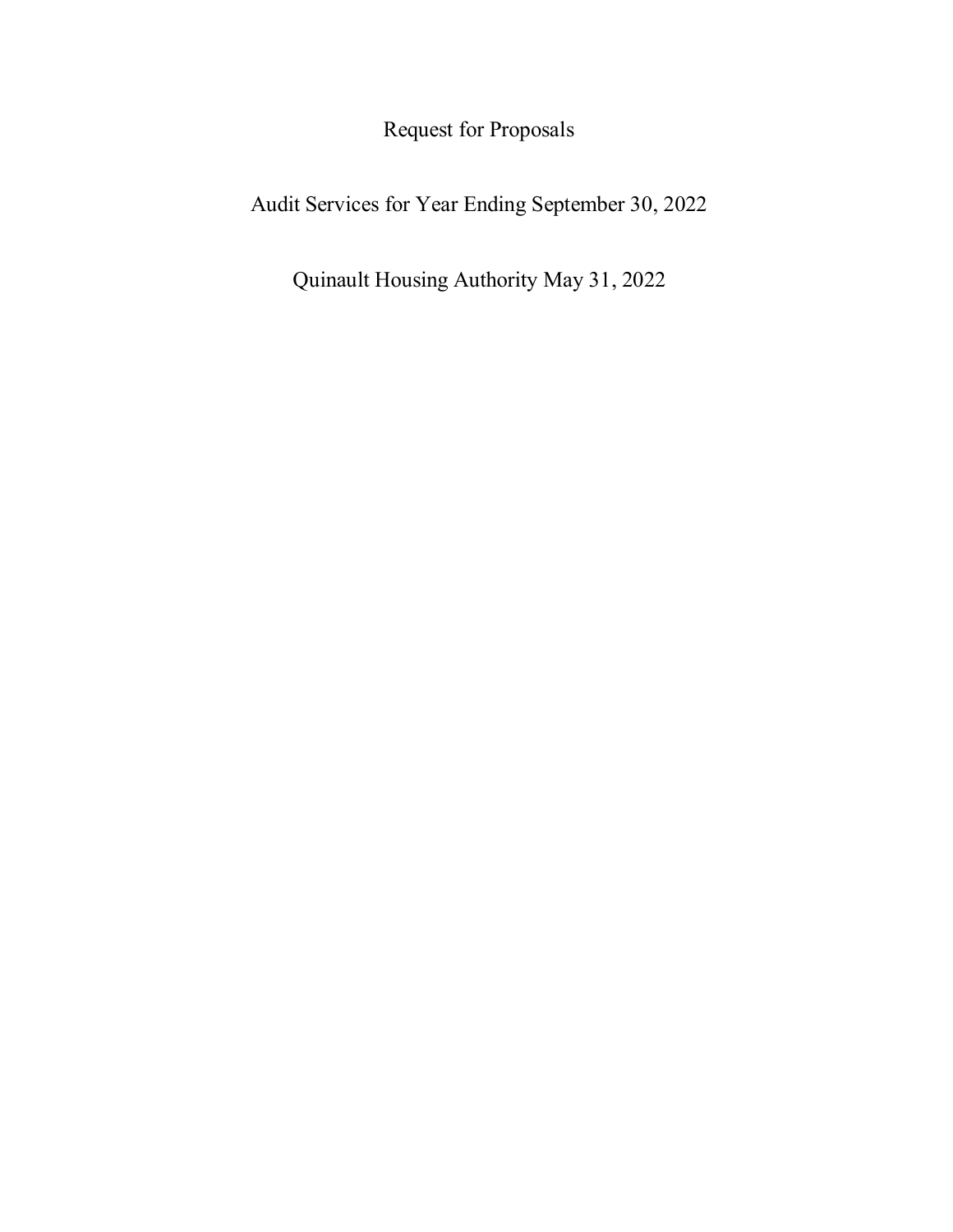## **REQUEST FOR PROPOSALS**

Audit Services for Year Ending September 30, 2022

#### **I. GENERAL INFORMATION**

The Quinault Housing Authority (QHA) is soliciting proposals from interested and qualified certified public accountant firms to audit its books of accounts and records for fiscal year ending September 30, 2022, with the option for the QHA to authorize to retain the Auditor to audit the QHA accounts and records for each of the next two subsequent years**.** 

#### **II. INDIAN PREFERENCE**

The work to be performed is subject to Section 7(b) of the Indian Self- Determination and Education Assistance Act (25 USC 450e(b)) and the Quinault Indian Nation Tribal Employment Rights Ordinance (TERO) and regulations. This Request for Proposals (RFP) is not restricted to Indian owned firms; however, preference will be given to Indian owned enterprises in accordance with 24 CFR 1000.48 and 1000.52 of the Native American Housing Assistance and Self-Determination Act (NAHASDA) and the QHA Procurement Policy.

## **III.NATURE OF SERVICES REQUIRED**

#### **A. General.**

- 1. The audit services are to be performed in accordance with the provisions contained in this RFP.
- 2. All audit services for fiscal year 2022 are to be completed no later than February 28. 2023. A final report is to be presented by the auditor to the QHA Board of Commissioners during a meeting set for the month of March, 2023.

## **B. Scope of work to be performed.**

- 1. The QHA desires the auditor to express an opinion on the fair presentation of its financial statements prepared on the accounting basis prescribed by the U.S. Department of Housing and Urban Development (HUD).
- 2. The auditor shall also be responsible for performing certain limited procedures involving supplementary information required federal programs under the requirements of 2 C.F.R. Part 200.

#### **C. Auditing standards to be followed**.

The audit shall be performed in accordance with generally accepted auditing standards as set forth by the American Institute of Certified Public Accountants, the standards for financial audits set forth in the U.S. General Accounting Office's Government Auditing Standards, the provisions of the Single Audit Act of 1984 and the provisions of 2 C.F.R. Part 200, including 2 C.F.R. §200.501, applicable to Audits of State and Local Governments, and Non-Profit Organizations, and all requirements of the Native American Housing Assistance and Self-Determination Act of 1997 (NAHASDA), 25 U.S.C. §4101 et seq.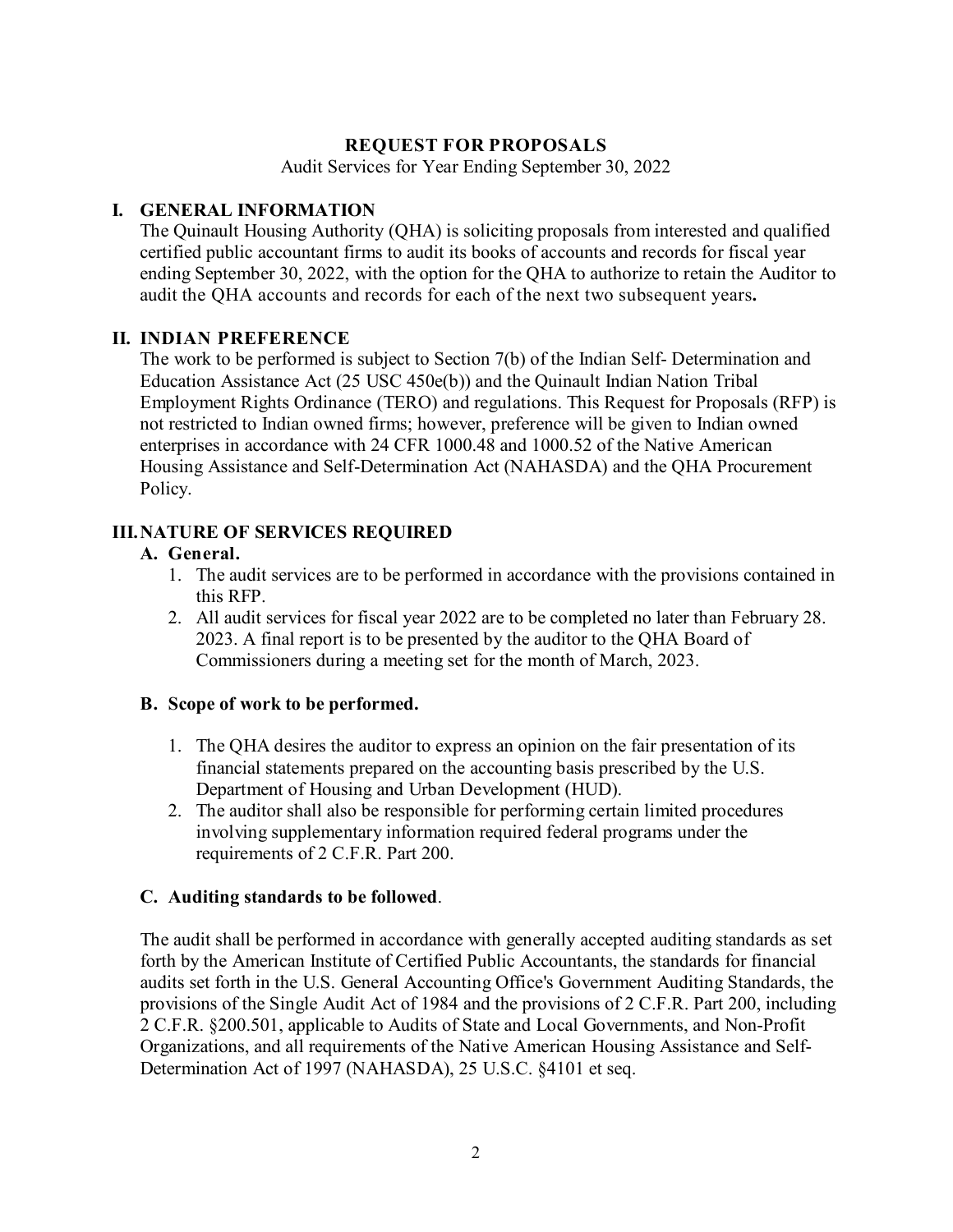## **D. Reports to be issued.**

- 1. Following completion of the audit of the fiscal year's financial statement, the auditor shall issue reports required by Government Auditing Standards, the Single Audit Act of 1984, as amended; 2 C.F.R. Part 200; and the requirements of NAHASDA.
- 2. The Auditor shall be required to make an immediate, written report of all irregularities and illegal acts or indications of illegal acts of which they become aware.

## **E. Working paper retention and access to working papers.**

All working papers and reports must be retained, at the auditor's expense for a minimum of three years, unless the firm is notified in writing by the QHA of the need to extend the retention period.

# **IV.DESCRIPTION OF QHA PROGRAMS**

Each federally-assisted program under QHA has its own separate books of accounts. The QHA annually receives approximately \$2 million in Indian Housing Block Grant (IHBG) funds under NAHASDA and additional NAHASDA funds under the CARES Act and American Rescue Plan Act. QHA presently administers 89 rental units, 27 Mutual Help units, 26 other Lease to Purchase units, and 35 Low Income Housing Tax Credit units.

QHA also administers the following grants and programs:

- Quinault Indian Nation Housing Improvement Program
- 2020 Indian Community Development Block Grant CARES Act award
- 2020 Department of Treasury Emergency Rental Assistance Program Award
- Department of Treasury Homeownership Assistance Program Award
- For FY 2022, 2023 and 2024 OHA may receive other federal funding awards on a nonrecurring basis to complete specific projects related to housing and COVID-19 relief funds.
- FY2020 Indian Community Development Block Grant Imminent Threat (ICDBG Cares ACT)

# **V. GENERAL REQUIREMENTS**

**A. Inquiries.** Any inquiries concerning this RFP may be made to: Jeff Tottie, Procurement Officer Phone: (360) 276-4320 or Fax: (360) 276-4778 Email: jtottie@quinault.org

# **B. Submission of proposals:**

1. All proposals including any attachments must be received by the QHA in a sealed envelope or package no later than 6/22/2022 by 4:30 p.m. PST for the proposing firm to be considered. Proposals must be addressed as follows: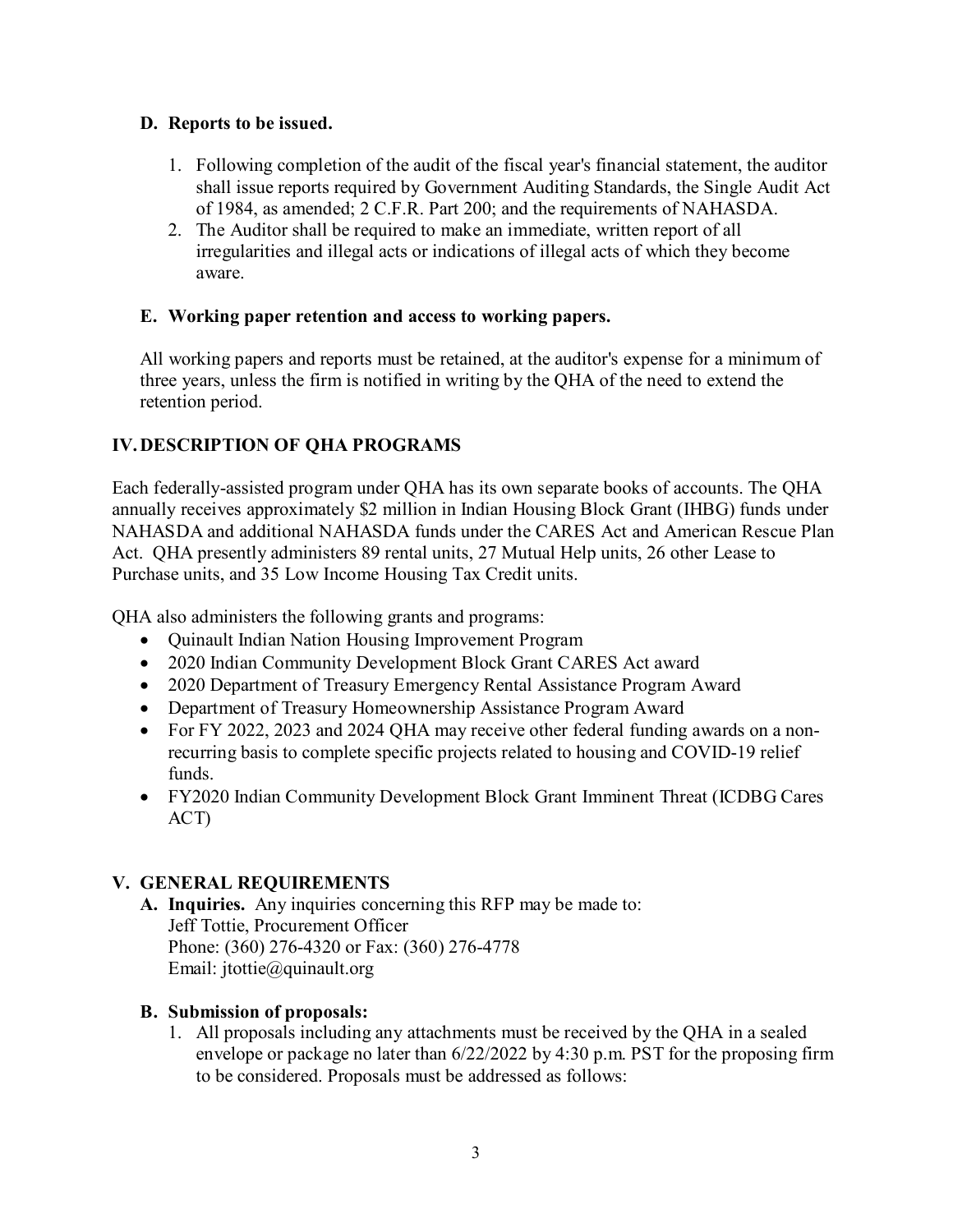Quinault Housing Authority Proposal for Audit Services P.O. Box 160 Taholah, WA 98587

- 2. When necessary, QHA shall provide Addenda to the original solicitation.
- 3. Proposal must include the following:
	- a. Proposers shall submit one (1) original and two (2) copies each with all required forms and requested information.
	- b. Title Page: Title page showing the Request for Proposal subject. The firm's name, name of principal, address and telephone number of the contact person, and the date of proposal.
	- c. Transmittal Letter: A signed letter of transmittal briefly stating the Proposer's understanding of work to be done, the commitment to perform the work within the time allowed, and a statement on why the firm believes itself to be best qualified to perform the engagement.
	- d. Technical Proposal that include the following Sections:
		- i. Independence: The firm shall provide an affirmative statement that it is independent of the QHA. No member, officer, or employee of the QHA, and no other public official of such locality or localities who exercise any function or responsibilities with respect to this proposal shall, during his or her tenure, and for one year thereafter, have any interest, direct, or indirect, in the this agreement, or the proceeds thereof. No member of a Delegate to Congress or Resident Commissioner shall be admitted to any share or part of this agreement or to any benefit that may arise therefrom.
		- ii. License to practice in Washington State: An affirmative statement should be included that the firm and all assigned key professional staff are properly licensed to practice in Washington State.
		- iii. Firm's qualifications and experience: The Proposer should state the size of the firm, the size of the firm's governmental audit staff, the location of the office from which the work on this engagement is to be performed, as well as the number and nature of the professional staff to be employed in this engagement on a full-time basis and the number and nature of the staff to be so employed on a part-time basis. The firm shall also provide information on the results of any federal or state desk reviews or field reviews of its audits during the past three (3) years. In addition, the firm shall provide information on the circumstances and status of any disciplinary action taken or pending against the firm during the past three (3) years with state regulatory bodies or professional organizations.
		- iv. Partner, supervisor and staff qualifications: Identify the principal supervisory and management staff, including engagement partner, managers, other supervisors and specialist, who would be assigned to the engagement. Resumes of key personnel shall be included. The Proposer shall provide information on the government and tribal housing authority auditing experience for the past three (3) years and membership in professional organizations relevant to the performance of the audit.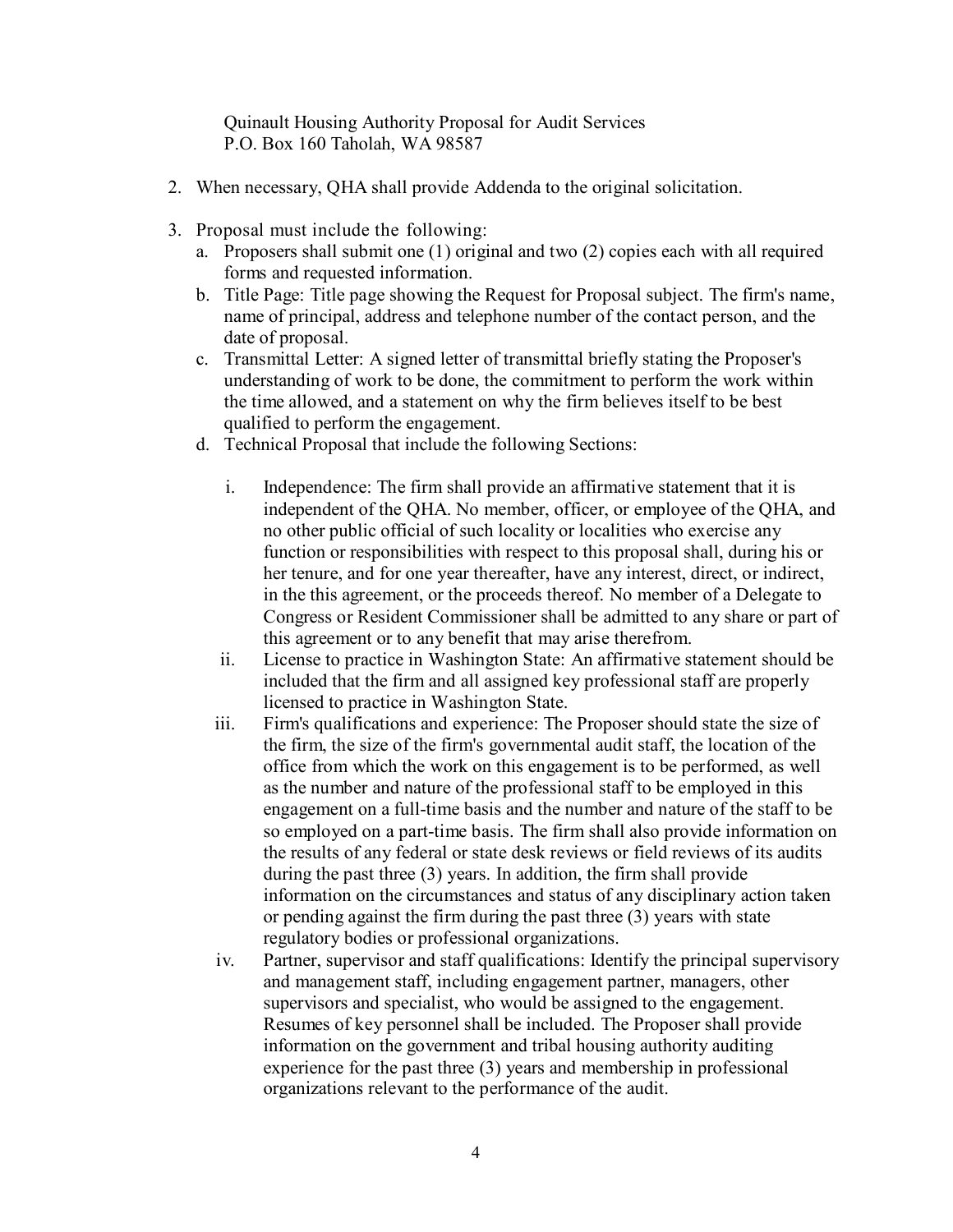- v. Similar engagements with other Government Entities: For the firm's office that will be assigned responsibility for the audit, list the most significant engagements (maximum 5) performed in the last three years that are similar to the engagement described in this request for proposal.
- e. Fee Proposal:
	- i. Fee: The firm shall submit a fee proposal containing a detailed breakdown including a total cost amount for each year the proposal submission responds to (FY 2022, 2023, 2024) that also includes the proposed number of hours and hourly rates of principals and key staff involved in the engagement. The Fee Proposal shall also include a schedule of fees and expenses, which shall include the hourly rates by staff member for any services not included in the cost proposal, but available.
	- ii. Proposal preparation: The QHA will not be responsible for expenses incurred in preparing and submitting the proposal. Such costs should not be included in the proposal.
	- iii. Additional professional services: If it should become necessary for the QHA to request the auditor to render any additional services to either supplement the services requested in this RFP or to perform additional work as a result or the specific recommendations included in any report issued on this engagement, then such additional work shall be performed only if set forth in an addendum to the contract between the QHA and the firm, and work shall be performed at the same rates set forth in the schedule of fees and expenses included in the proposal.
	- f. Proposals must contain a statement that describes how the firm will provide Indian preference in subcontracts, training, and employment.

# **VI. EVALUATION PROCEDURES**

#### **A. Review and Approval process.**

The Executive Director and Procurement Officer, will review the audit proposals and score the proposals based on the evaluation criteria set forth herein. The QHA Board of Commissioners shall make the final decision on this procurement.

## **B. Evaluation Criteria**

Firms meeting the mandatory criteria will have their proposal evaluated and scored for technical qualification and price. The following represent the principal selection criteria which will be considered during the evaluation process.

- 1. Mandatory Elements. Only firms that meet the following criteria will be considered responsive proposals.
	- a. The audit firm is independent and licensed to practice in Washington State.
	- b. The firm has no conflict of interest with regard to any other work performed by the firm for the QHA.
	- c. The firm adheres to the instruction in this Request for Proposals on preparing and